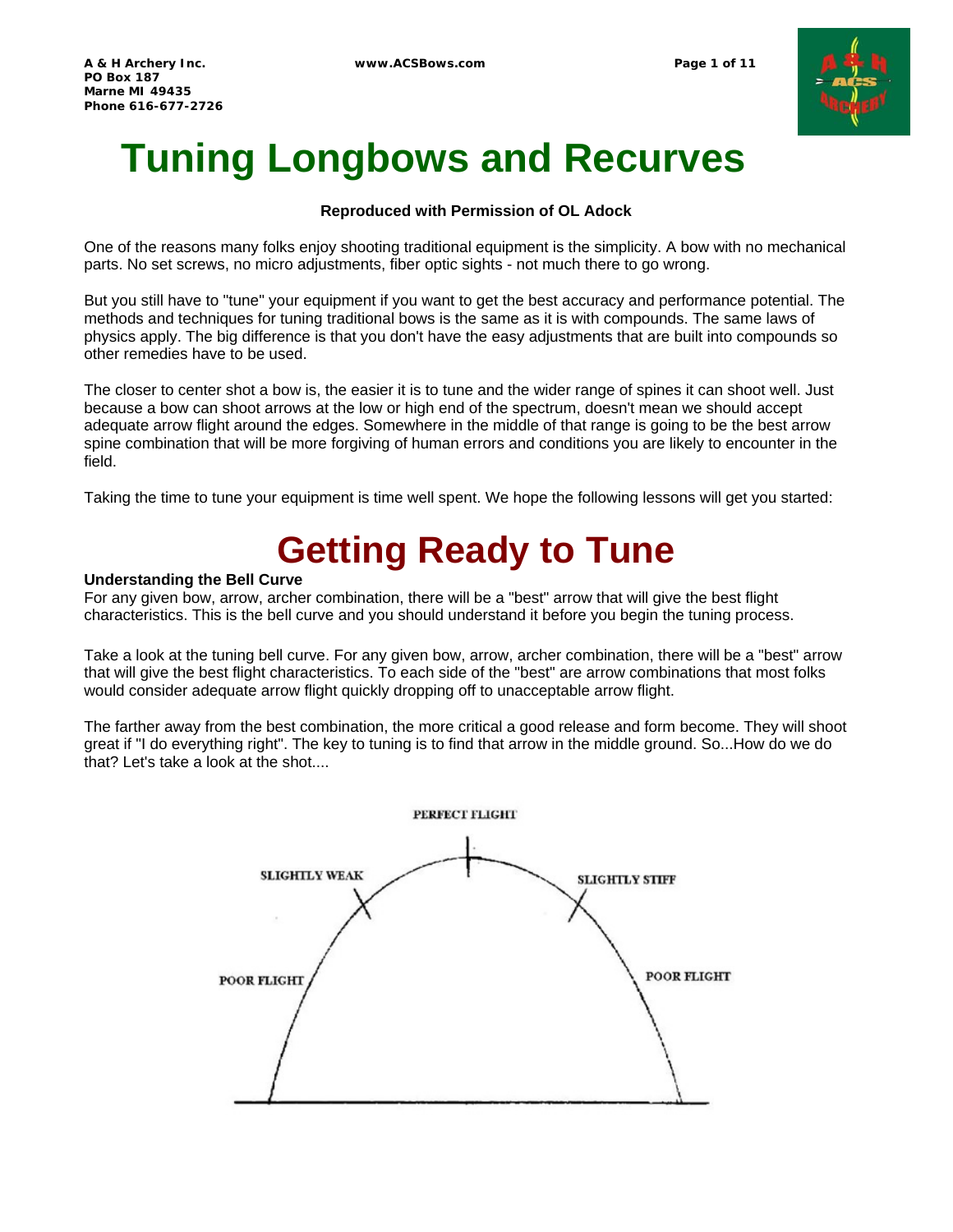# **The Shot**

Many factors effect the bow each time you draw it. All of these must be in "tune" or harmony with each other or bad things start to happen.

There you are, at full draw, your anchor is solid and your back tension is strong, (Fig. A).

Something in your mind triggers the release and the string slips from your fingers. As it does so, the string rolls off the fingers and moves slightly to the left for a right handed shooter. No longer is the string and arrow nock lined up with the limbs, it is off center to the left as the energy stored in the limbs accelerate the arrow.

This off center rolling off the fingers, off center arrow rest, and force being applied to the nock causes the arrow to bend, first away from your bow arm, (Fig B), then as the power stroke continues, it begins to rebound the opposite direction, (Fig C), away from the riser.

As the arrow clears the bow, it goes through several more cycles of this left and right oscillations, (Figs D,E,F) dampening with each cycle until they cease, and the arrow is finally flying straight as an arrow. No pun intended.

This bending during the shot is called archers paradox and explains why a bow with no arrow shelf at all can still shoot a properly matched arrow straight, even though it's not even close to the centerline of the bow.

Many factors effect this paradox and all must be in "tune" or harmony with each other or bad things start to happen. In a well matched system, these oscillations are equal and cancel each other out so as the arrow stabilizes in line with the direction it was originally pointed.

If the arrow is too weak or stiff, the oscillations are unequal, the arrow will swing more to one side than the other, causing the arrow to plane off line in that direction, away from where it was pointed. This mis-matched situation may be hardly noticeable with field tips or target points, but broadheads will magnify the problem greatly!

Next, let's take a look at the factors involved with properly tuning your equipment and adjustments to make that will get them flying correctly.

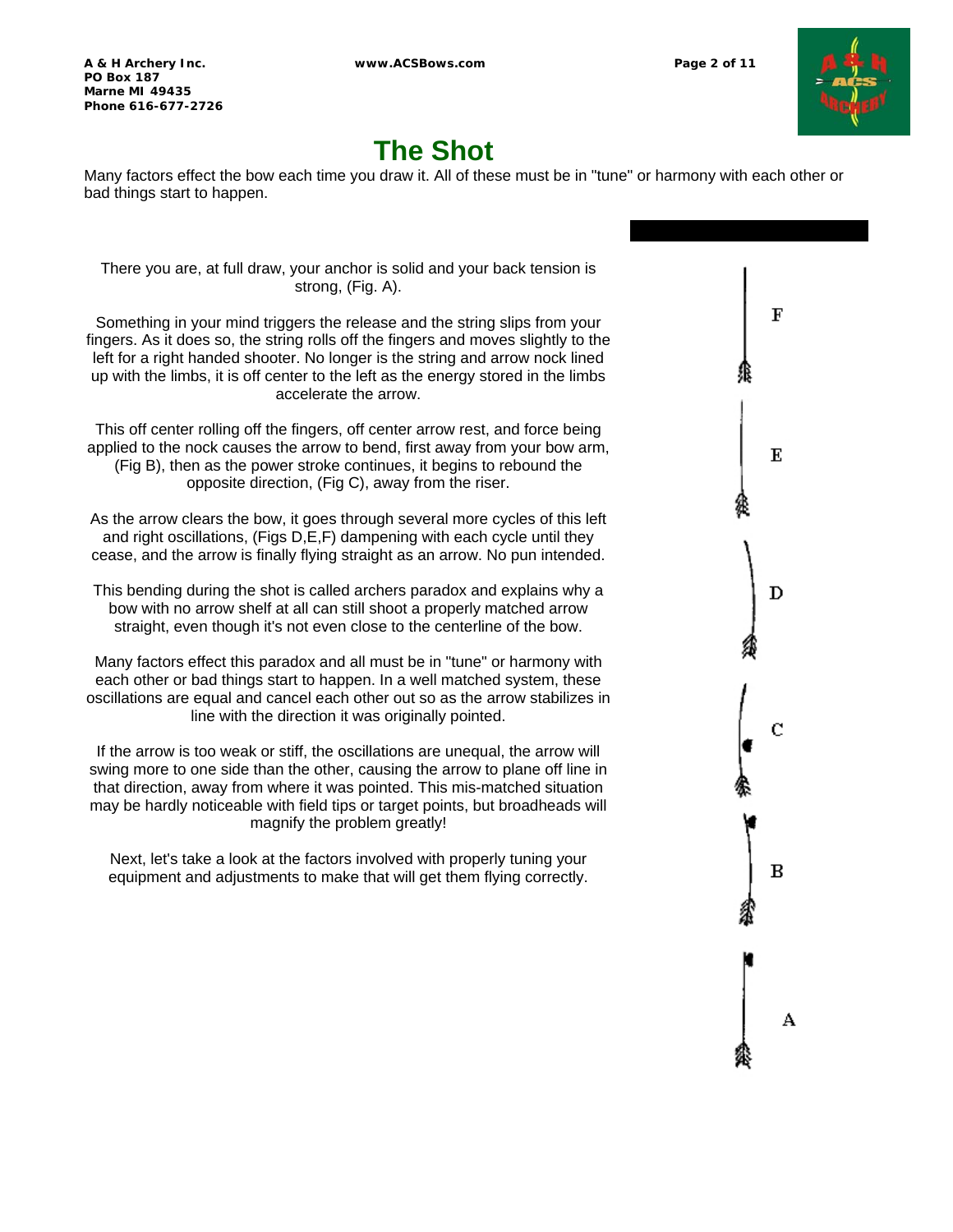**A & H Archery Inc. www.ACSBows.com Page 3 of 11 PO Box 187 Marne MI 49435 Phone 616-677-2726**



# **Arrow Spine**

How much the arrow bends during the shot is determined by how much force the bow applies to the back end of the arrow, how far off center the arrow shelf is, how stiff the arrow is (spine), and how clean your release is.

Arrow stiffness or spine is measured in pounds and gives you a ballpark guess for matching arrows to your bow. Arrow spine is measured by supporting the arrow in 2 points, 26" apart and hanging a 2 pound weight in the center and measuring how much it bends.

For example, if the arrow bends .520 inches, that spines for a 50 pound bow at a 28" draw. Does that mean if you have a 50 pound bow and you buy 50 pound arrows that they are matched and will fly like darts? Not at all! This just gets you to a starting point. Much is left to do and understand before that's going to happen.

A common misunderstanding is confusing arrow spine with arrow weight. They are not related and are two different things. Don't fall for the marketing ploy that so and so's bows are so powerful they require a 10 or 15 pound heavier spine to shoot well. This is not true and in reality has less to do with the power of the bow and more to do with how close to centershot the bow is, as we will see later.

# **Draw Weight and Length**

Most bows draw weight is measured at 28" unless marked otherwise. The amount of force applied to your arrow that is going to make it bend is determined by the draw weight of the bow at your draw length.

To measure your draw length, draw the bow and have someone mark the arrow on the back side (the side away from you) of the bow or clip a clothes pin on the shaft and slide it down the shaft till you reach full draw, then measure from the throat of the nock to that point. This is your draw length.

Finished hunting arrows should be at least 3/4" longer than your draw length to provide clearance for your broadhead. A little extra length doesn't hurt anything at hunting ranges and can help in the tuning process later. If the bow is marked 50#@28" and you draw 26", your arrow is not going to see 50 pounds of force.

Most bows will increase or decrease about 3 pounds per inch above or below the weight/length it is marked. Now, just because it is marked 50#@28" doesn't mean it is! I have seen them mis-marked by 7 pounds or more plus, if you are drawing the bow into the region of the draw force curve where it is stacking, the draw weight can vary more than 3 pounds per inch.

If in doubt, you need to get your bow weighed on an accurate scale at your draw length. Arrow length also influences how the arrow behaves, short arrows act stiffer during the shot than long ones, even if their deflection on the spine gauge is the same. A rule of thumb is add or subtract 5 pounds of spine for each inch above or below 28", and add 5# if you are using a high performance string.

# **Choosing Arrows**

Before we can start tuning, you got to have arrows to shoot. Wood, aluminum, or carbon arrows will shoot well and is personal choice. The most important consideration with arrows are spine, straightness, and weight. Spine and straightness are of primary importance. 30 or 40 grains weight variation at hunting ranges will make little difference in point of impact so is #3 in importance.

At 20 yards, most folks would see little if any difference with 100 grain variation, however....If the weght variations cause variation in spine, you've got problems. Spine and straightness, however, can not be compromised especially with broadheads. Be aware if you are going to shoot competition that arrow material restrictions may apply in certain classes. Arrow length should be your draw length plus 3/4", but......For tuning purposes, we want to start with shafts about 2" longer than needed in the finished arrow.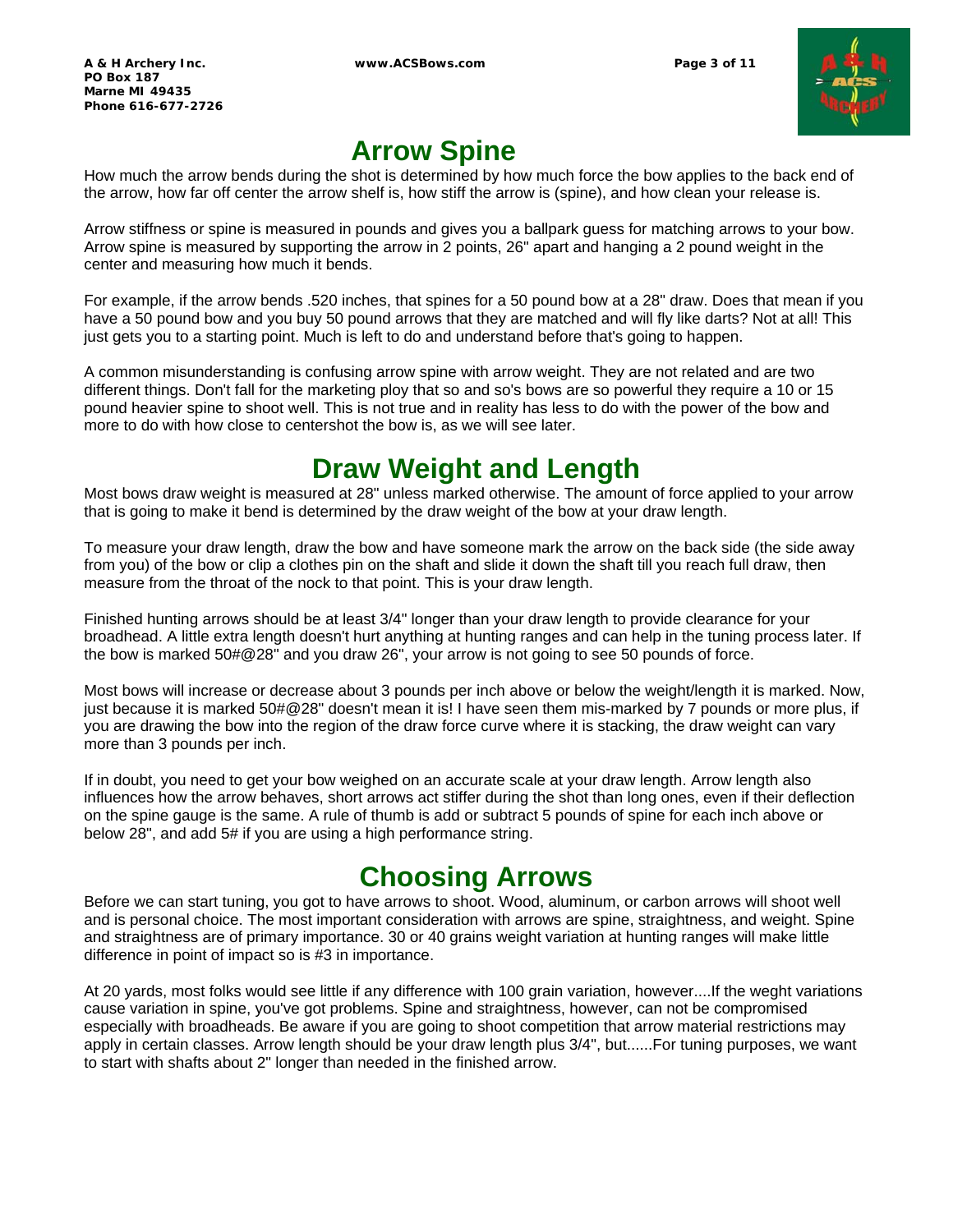



Arrows that are going to be shot off the shelf, as most folks do, need to be fletched with 5" or 5 1/2" feathers if broadheads are going to be used, and in either a left or right helical twist. The twist doesn't make any difference but all your arrows should be the same.

Wood arrows are considered by some to be more traditional, especially with longbows but they have their drawbacks. Good wood arrows are not cheap, even more expensive than aluminum. Building them yourself won't help much if you are as picky with them as I am. If I get 18-24 arrows out of 100 shafts, I'm lucky. First they must be matched closely in spine and weight, second they must be straight, and third they must be sealed well so they do not warp from moisture! A source I recommend for quality wood arrows is Old South Traditional Arrows.

Aluminum arrows are great, very straight and consistent spine. Spending a little more on XX75 or XX78 shafts will save you money in the long run as they do not bend or break as easily as cheaper aluminums. Carbons are straight, tough, and can be expensive! Lots of people really like them. For the safety of your bow and to absorb enough energy from your bow, your arrows need to weigh 8 to 10 grains per pound of draw weight. Up to 12 or 14 grains/pound for hunting larger game. This can be a problem with carbons and some aluminums. Weight may need to be added or a different arrow chosen.

#### **Row** weight at  $25"$  $26"$  $27"$  $28"$  $29"$  $30<sup>n</sup>$  $31"$ vour draw **30 lb 616/25lb** 1616/30|| 716/35ll 816/35 816/40 35 lb 1616/25 716/30 916/45 1716/35|| 816/40 816/40 **40 lb** 616/25 716/30 716/35 1816/40 1816/45lt 916/50  $916/55$ **45 lb** 816/40  $916/45$ **50 lb** 916/45 716/35 816/40 1916/50| 016/55 016/60 '018 /651 **55 lb** 916/50 /45 2016 2018 016 018 **60 lb** cς **65 lb 018/60** 018/65 /50 /551 - 1 016 **70 lb** 2018/65**||** 2020 016 018 70 '020 11 '216 **75 lb** 020 2020 018 70 **80 lb** 018 וחכמי ,,,,

### **ARROW SELECTION CHART**

Arrow Length Aluminum/Wood From string groove in nock to back of point

Once you have decided what arrow material you want to shoot, it's a good idea to get 3 or 4 of the recommended size off the chart plus 3 or 4 above and below for tuning purposes. Once you find the size that flies best, then spend the big bucks for a dozen or two. You need to think about what weight tips you want to shoot. The chart is averaged for 125 grain tips.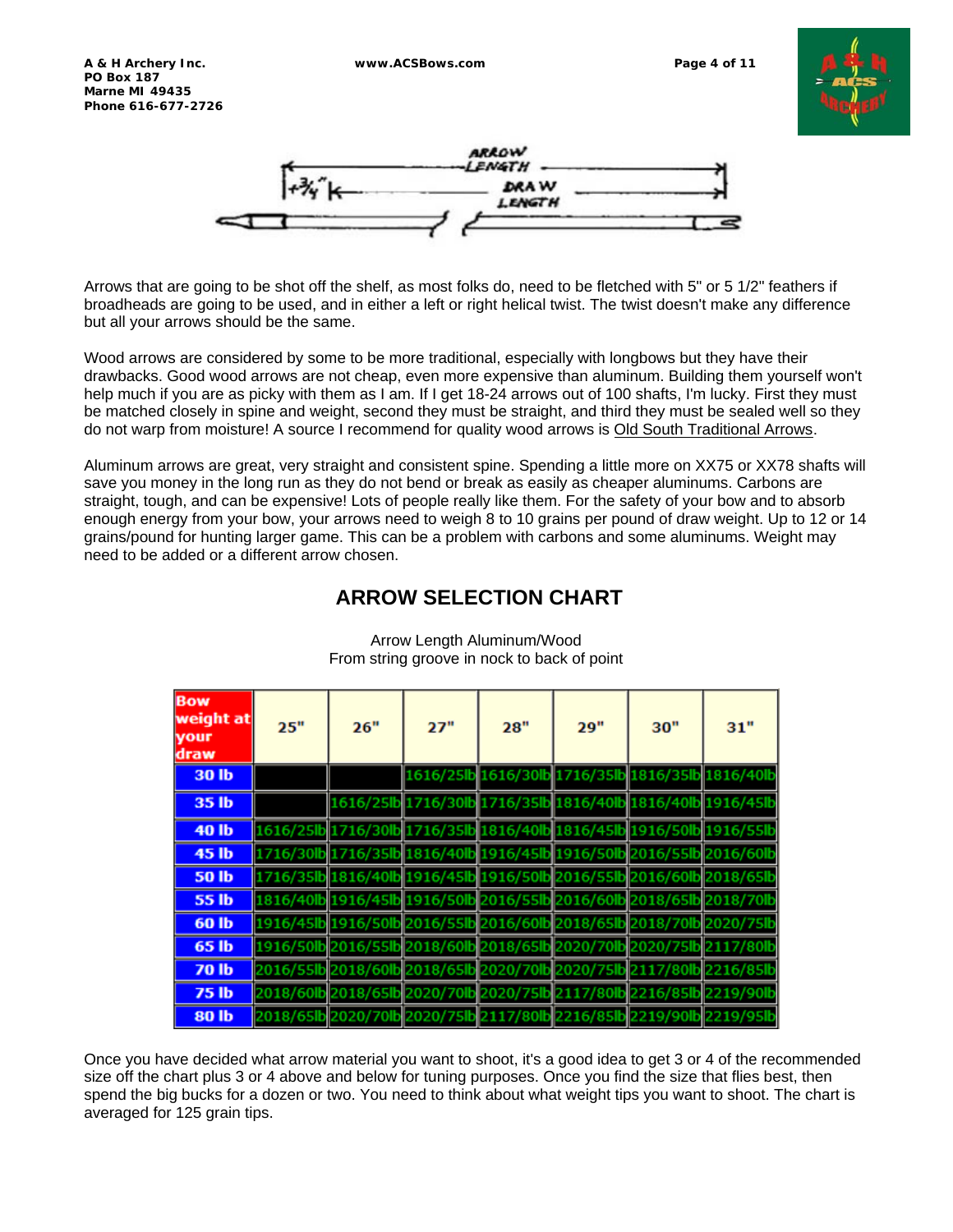**A & H Archery Inc. www.ACSBows.com Page 5 of 11 PO Box 187 Marne MI 49435 Phone 616-677-2726**



Fine tuning of arrow spine can be done by going up or down in point weight, arrow length, and adjusting the side plate thickness on your bow. A heavier point will make the shaft weaker and a lighter point will make it stiffer. If you get arrows that are too stiff or weak in spine, you may be forced to either shoot a heavier or lighter point than you wanted or have to buy new shafts. It is better to err on the stiff side as it is easier to go up in point weight to correct a stiff condition than it is to go down to correct a weak condition.

Practice field tips need to be matched to the weight of the broadheads you want to shoot. Most broadheads suitable for hunting with traditional bows are 125 gr, 145 gr, 160 gr, or 190 gr. For tuning purposes, I'd recommend at first buying an assortment of 125 grain, 145 grain, and 160 grain field tips to be used in the tuning process. Don't buy your broadheads yet until we find out what weight is going to fly best with your arrows.

Arrow nocks should fit the string without being too loose but at the same time, too tight can cause all kinds of arrow flight problems and you can lose as much as 10 feet/second! When nocked, you should be able to point the arrow straight down without the arrow falling off. It should fall off with a light tap on the string. If your nocks are too tight, fold up some 150 grit sandpaper and run it through the nock until it fits properly.

# **Initial Bow Setup**

First it must be understood that ANYTHING you do to the bow effects tuning so it is important to set the bow up EXACTLY the way you intend to use it. If you tune your bow and then later add a bow quiver, it changes the tuning, change string silencer styles or position, changes the tuning, add limb covers or tip protector, changes the tuning.......

Granted some changes are so minor that we aren't good enough shots to detect but the changes are there none the less. Several tiny changes can add up to take a good shooting bow to poor and you scratch your head wondering why? So, if you are going to hunt with a quiver, put it on, fill it full of arrows, minus one....Exactly the way it will be when that trophy buck comes to visit....

String silencers, put them on...In most cases, place the silencers at the 1/4 points. Measure from where the string just touches the limb to the other point where it just touches the limb, divide by 4 and place the silencers there.

Your arrow rest? Extremely important for good arrow flight. Shoot off the shelf or use an elevated rest. Really it's personal choice but as a rule, instinctive shooters like to have the arrow as close to the hand as possible, that means shooting off the shelf. Many gap/point of aim shooters prefer an elevated rest. Either way, the point your arrow contacts the bow should be directly above the pressure point/low point in the grip.

Many arrow shelves are not designed to do this so you need to build up the shelf with layers of leather, the rug side of Velcro, or something to get the contact point in the correct place. See the figure below:

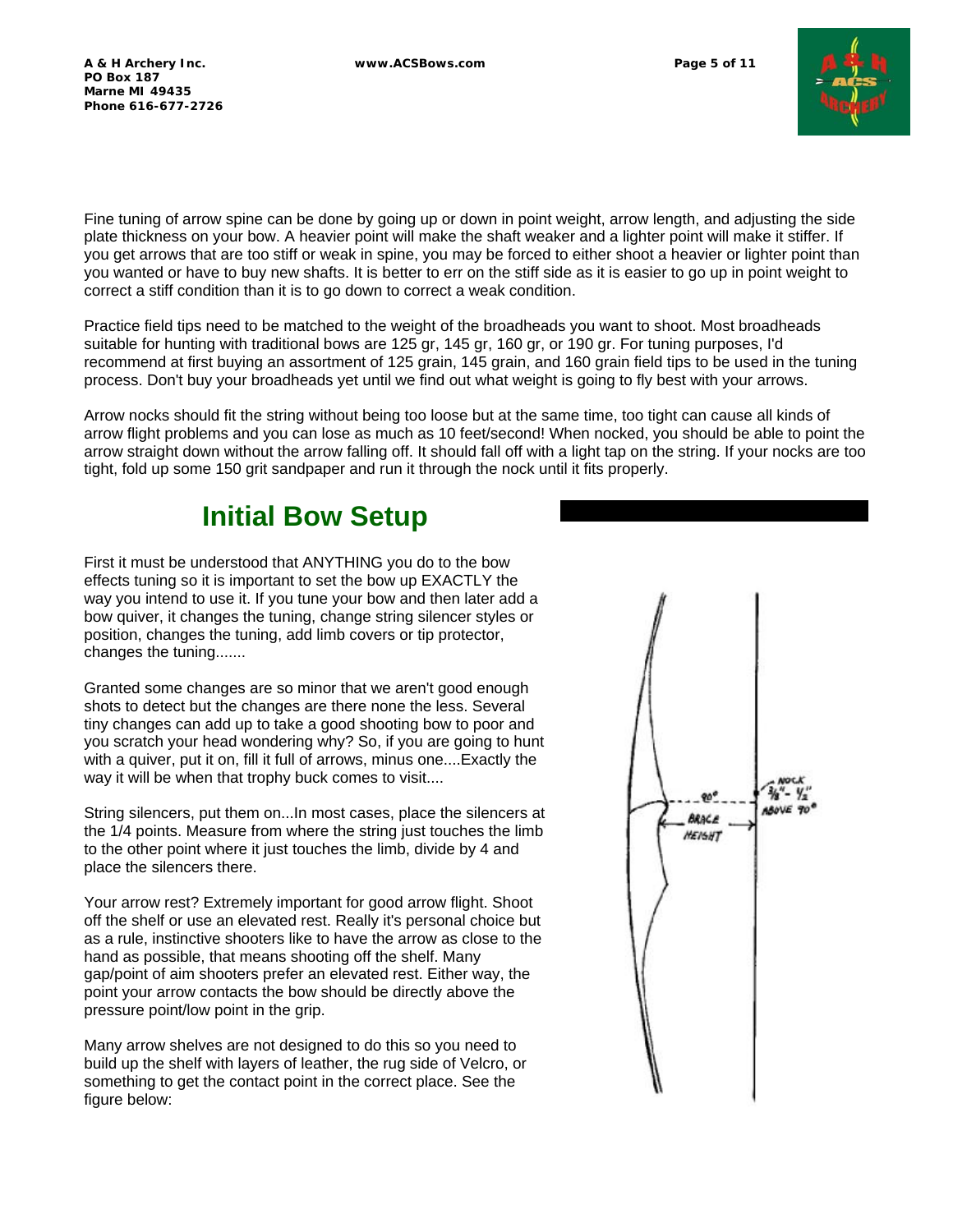



If the contact point is in front of or behind the low point in the grip, it makes the bow less forgiving to torque. It creates an underdraw or overdraw condition. They can be shot well that way with good form but they can be shot better if the contact point is in the proper place. The shelf material should provide some cushioning. The rug side of Velcro works well as does seal skin, or spongy leather. Your side plate in the sight window should be as thin as possible getting your arrow as close to center as possible.

Next, set the brace height at the low end of the bowyers recommendation, just twist or untwist the string to set the brace height. Install a nock point 1/2" to 3/4" above 90 degrees. Now with arrows that you think are going to be close to the correct spine and weight, take the bow out and start shooting it.

If the string is new, you want to run 75 or 100 arrows through it just to stretch the string until it settles.

Re-adjust the brace height to the low setting again if necessary. Shoot 3 or 4 arrows and pay attention to any hand shock, vibration, and noise. Put 4 or 5 twists in the string and shoot 4 or 5 more arrows, again paying attention to vibration and noise. Keep doing this until the bow starts shooting smooth and quiet, if you go above this brace height, it will start getting noise and vibration again so drop back down.

Once the best brace height is found, measure it and write it down somewhere so if you change strings or the string stretches more, you can re-adjust it without going through this process again. Now we can get to some serious tuning.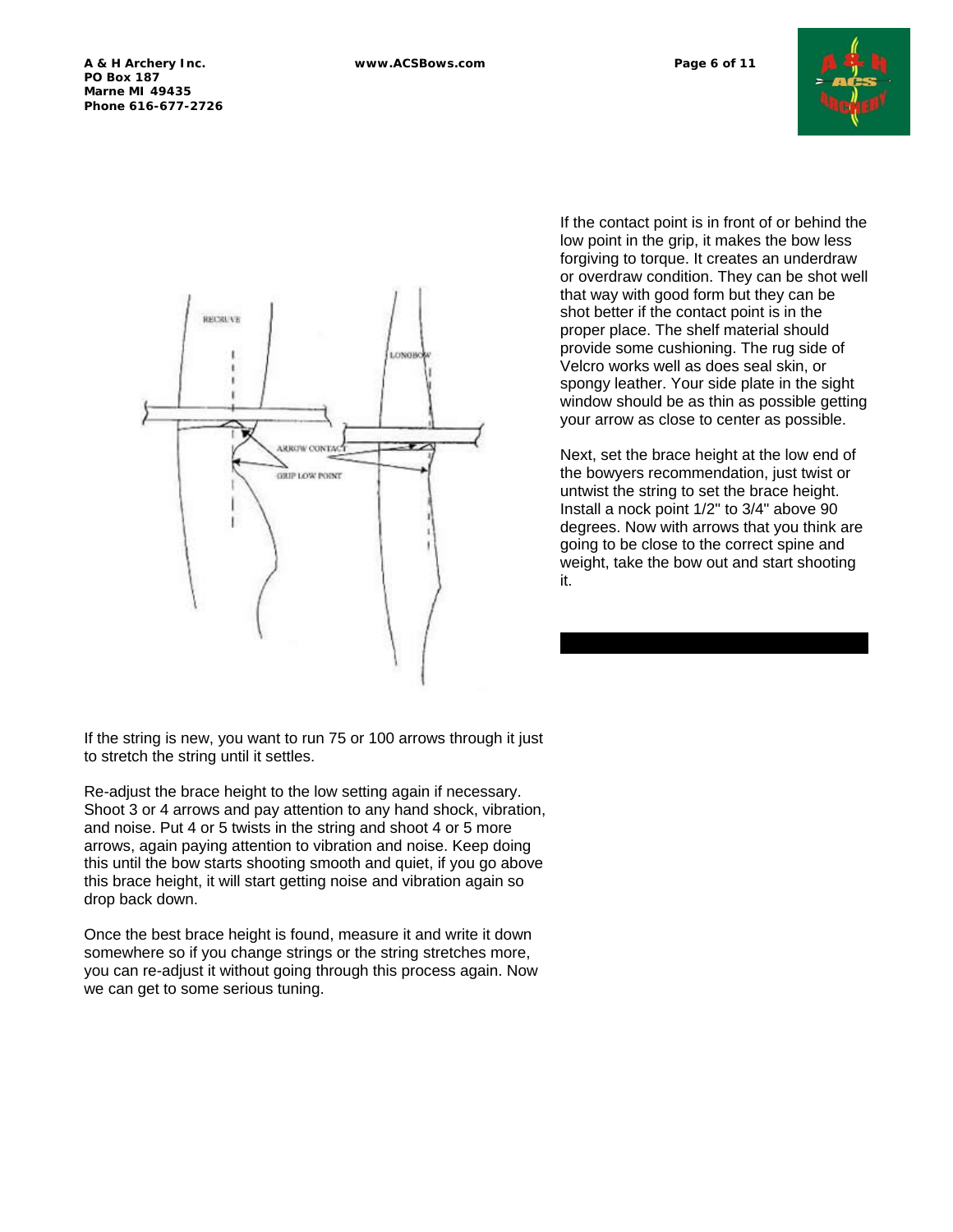# **Tuning Your Bow**

# **Choosing the Method**

How an arrow planes through the air without the help of fletching tells us how well matched the arrow and the bow and the archer are to one another. This method, called the "planing" method (from Webster's Dictionary meaning to soar or glide) enables the archer to find the center of the bell curve described earlier.

There are several tuning methods out there, however, in my opinion, the bare shaft "Planing" method or the broadhead planing method is the best and here is why.......

In a well tuned/matched bow arrow and archer combination, fletching on the shaft isn't needed at all with target points. The arrow balances forward of the center so if launched in a perfect straight line, the tail of the shaft will follow the point. Fletching on the shaft has one purpose...to counteract and stabilize errors in the shafts flight path caused by not being launched straight. Not being launched straight can be caused by equipment tuning or flaws in our form and it's difficult to tell the two apart. The goal here is to eliminate equipment flaws leaving only our own poor shooting as an excuse!

How can you fine tune your bow and arrows with fletching on the shaft designed to correct and hide flaws?! You can't! Remember the bell curve above? You can get inside the acceptable range by luck or trial and error but our goal is the middle. The broadhead planing method works the same way, broadheads, the bigger the better, magnifies the tuning problems so you can see them and correct them.

The key ground rule in tuning is to only change one variable at a time, then analyze the results. If you change two or more variables, and your arrow flight gets a little better or worse, you don't know which change caused the results and creates even more confusion. Your shooting form must be fairly consistent, if not, erratic arrow flight will occur even with a properly tuned bow. That doesn't mean you have to be a great shot, as long as you can shoot a "group", you'll be able to determine needed changes and get closer to perfection.

And lastly, never make adjustments based on the flight of just one arrow, base your adjustments on the average between several arrows, especially wood arrows where spine consistency and straightness can be a problem. Basing your adjustments on the average of many arrows helps remove the flaws in our form leaving only equipment problems.

The detailed descriptions below are for a right-handed shooter. Up and down adjustments with the nock point is the same if you are right handed or left handed. Left or right adjustments however are reversed. For explanation purposes, all discussion will be for right handed shooters. If you are left handed just reverse all left/right indications.

# **Bare Shaft Planing**

Some how, bad information has been passed down from archer to archer for many years on the correct method to bare shaft tune. Some might be familiar with, or heard of a technique of bare shaft testing that requires getting close to your target and analyzing nock left/right/up/down patterns for tuning purposes, that is not a good method and causes great confusion! The correct way is bare shaft "planing", or determining adjustments based on bare shaft groups in relation to identical fletched shafts at longer distances.

As stated above, an arrow balances forward of center, and if everything is perfect, fletching is not required for accurate arrow flight. A well tuned shaft always goes where it's pointed, fletched or not.

To get started, it's easiest if you have at least several close to correct sized shafts from the chart and several above and below the recommended size also. That is not always possible so let's just say you only have the recommended size from the chart. Your bow should be set up exactly the way you intend to hunt with it. All silencers installed, brush buttons, arrow rest, bow quiver, ect....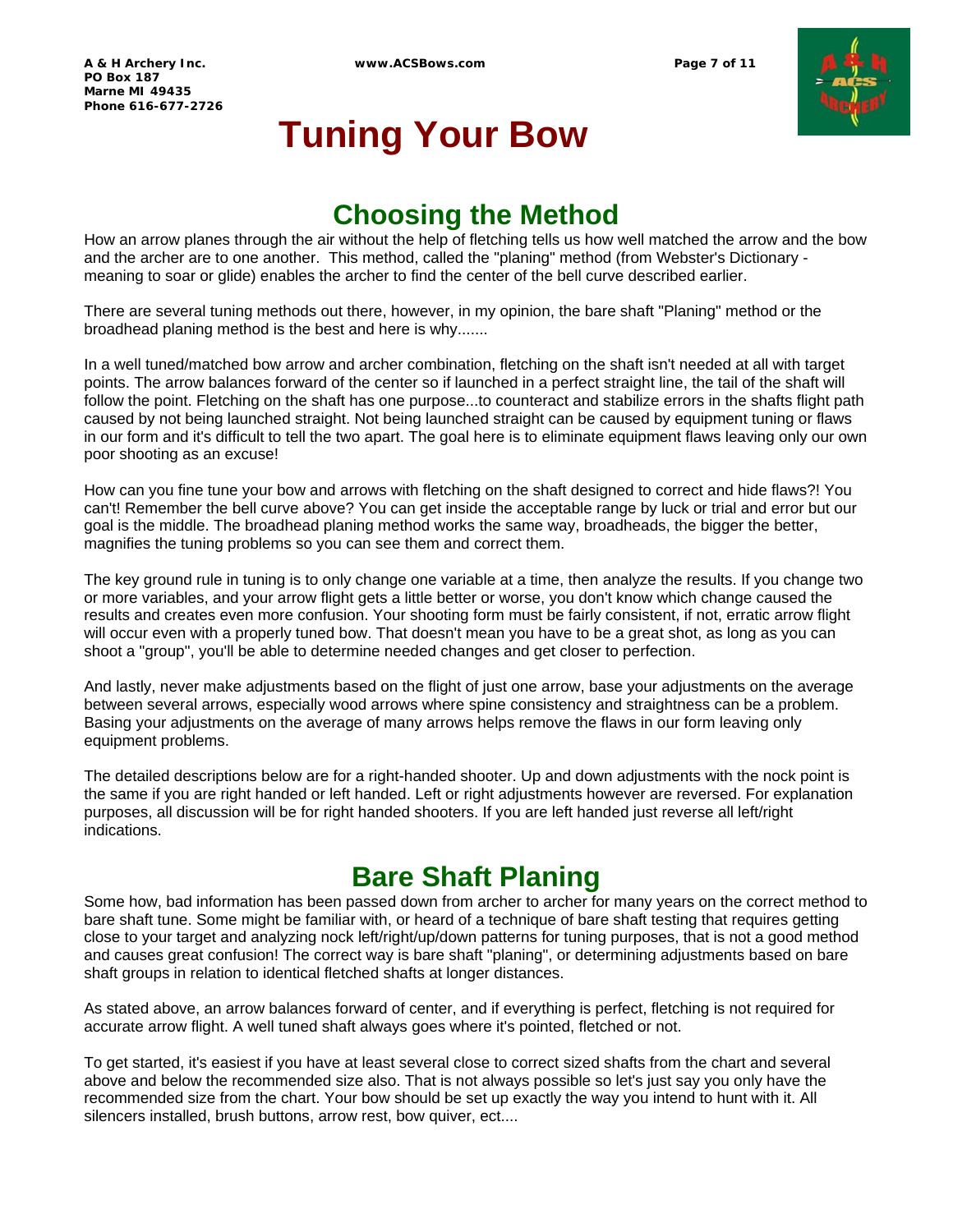**A & H Archery Inc. www.ACSBows.com Page 8 of 11 PO Box 187 Marne MI 49435 Phone 616-677-2726**



Install field tips of the same weight as the broadheads you want to shoot if you have a choice. If you are stuck with only one size shaft, you may be forced to shoot tips heavier or lighter than your desire. NEVER BARE SHAFT BROADHEADS! Field tips/target points only. Broadheads will act like fletching on the wrong end and wild flight can result.

Now to get started, step back 15 or so yards and start shooting 3 or 4 bare shafts mixed with 3 or 4 identical fletched shafts aiming for a spot. Odds are they are not going to fly very well so we need to start making adjustments to straighten them out.

You are going to make adjustments based on where the groups are in relation to eack other, not on whether the nocks are kicking one way or another. We want to take care of any up/down problems first. If the majority of your bare shafts are grouping high or low of where the majority of your fletched arrows are, the nock point needs to be adjusted.

Ignore left and right problems at this time. If your bare shafts are grouping lower than you fletched shafts, lower your nock point a tiny bit, maybe 1/32" and shoot several more arrows. If you lower your nock point all the way to zero and they are still hitting low, your nock point was too low to start with and the back of the arrow is "kicking" off the shelf, giving a "low" indication! If they impact (group) higher, raise your nock point.

Once your bare shafts are grouping close up/down with the fletched shafts, it's time to work on any left/right problems. If the majority of your bare shafts are impacting (grouping) left of the majority of your fletched shafts, your arrows are too stiff.

To correct this you have several options. The easiest is to increase point weight one step and try again. It's possible you may have to go from a 125gr tip to 190gr to get good flight! Another option if you have a thick side plate on your arrow shelf in the sight window is to reduce the thickness of that side plate, moving the arrow closer to centershot, and test again.

It's also possible you may never get good flight if they are way too stiff and you will be forced to get new shafts of a weaker spine. Hopefully that won't be the case. If the majority of your bare shafts impact (group) right of your fletched shafts, they are too weak. Reduce your tip weight and try again, or build out your side plate further away from centershot. You can shorten your arrows 1/2" at a time which will make the arrow stiffer. Again if the problem can not be corrected, new shafts of a higher spine may be needed.

Remember to never base adjustments on one or two shots, shoot many shots mixing bare and fletched shafts and average the relationship between the groups. For example if 5 bare shaft shots went left of the fletched shafts, and one went right, adjust for a shooting left indication. Change only one thing at a time and evaluate the results. Changing from a 2018 to a 2117 for example is TWO CHANGES, not one!

You have changed spine and centershot! Any changes you make to the bare shafts, make the same changes to the fletched shafts! The bare and fletched shafts must be identical. Once you are getting fairly satisfied, step back to 20 yards and start shooting several fletched shafts and bare shafts....Repeat the tuning process starting with nock point adjustments.

A properly tuned set up, bare shafts and fletched shafts will group together out to 30 yards or more. Expect the bare shaft groups to be somewhat larger then the fletched groups for obvious reasons! The better your form is, the tighter the groups will be and the farther away you can maintain good groups, and finer tuning can be accomplished.

The most forgiving arrow to shoot will actually show a slightly weak/slightly high nock point indication. In other words, at 20 yds or more, bare shafts grouping a little low and right is perfect because fletching makes a shaft react slightly stiffer. Totally confused? Here is an overview: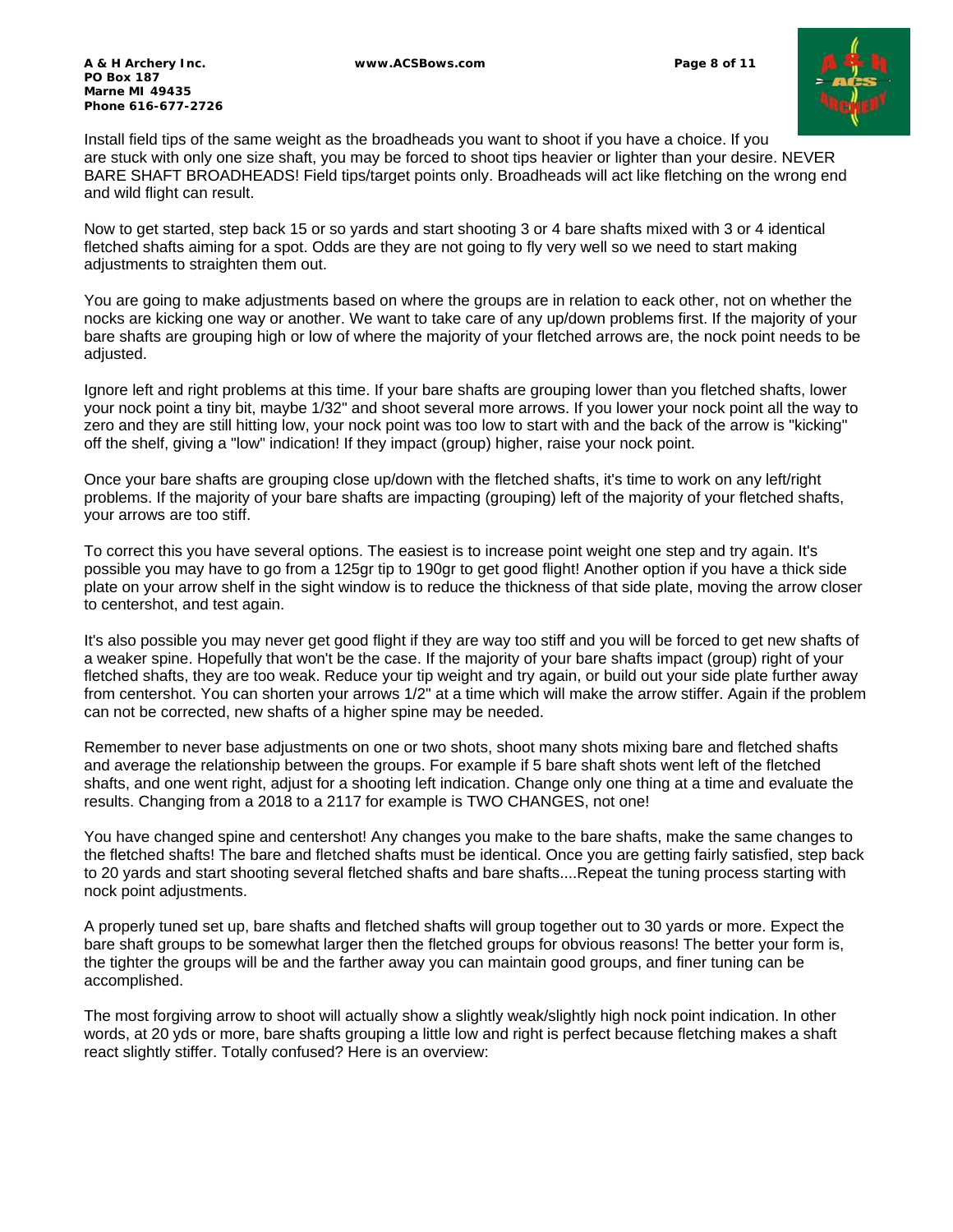**A & H Archery Inc. www.ACSBows.com Page 9 of 11 PO Box 187 Marne MI 49435 Phone 616-677-2726**





Reason: Over spined (stiff)

Remedy: Heavier point, or thinner side plate, or longer shaft, or switching from a Dacron string to a<br>DF-97 or Fast Flight, or new, weaker arrows.



**BARE SHAFTS GROUPING RIGHT** 

Reason: Under spined (weak)

Remedy: Lighter point. or thicker<br>side plate, or shorter shaft, or switch side plate, or shorter share, or switch<br>from a DF-97 or FF string to Dacron,<br>or new, stiffer arrows.



**I can't emphasize this point enough......** 

**Make one small change at a time and evaluate the results.** 

**If things got worse, you went the wrong way!**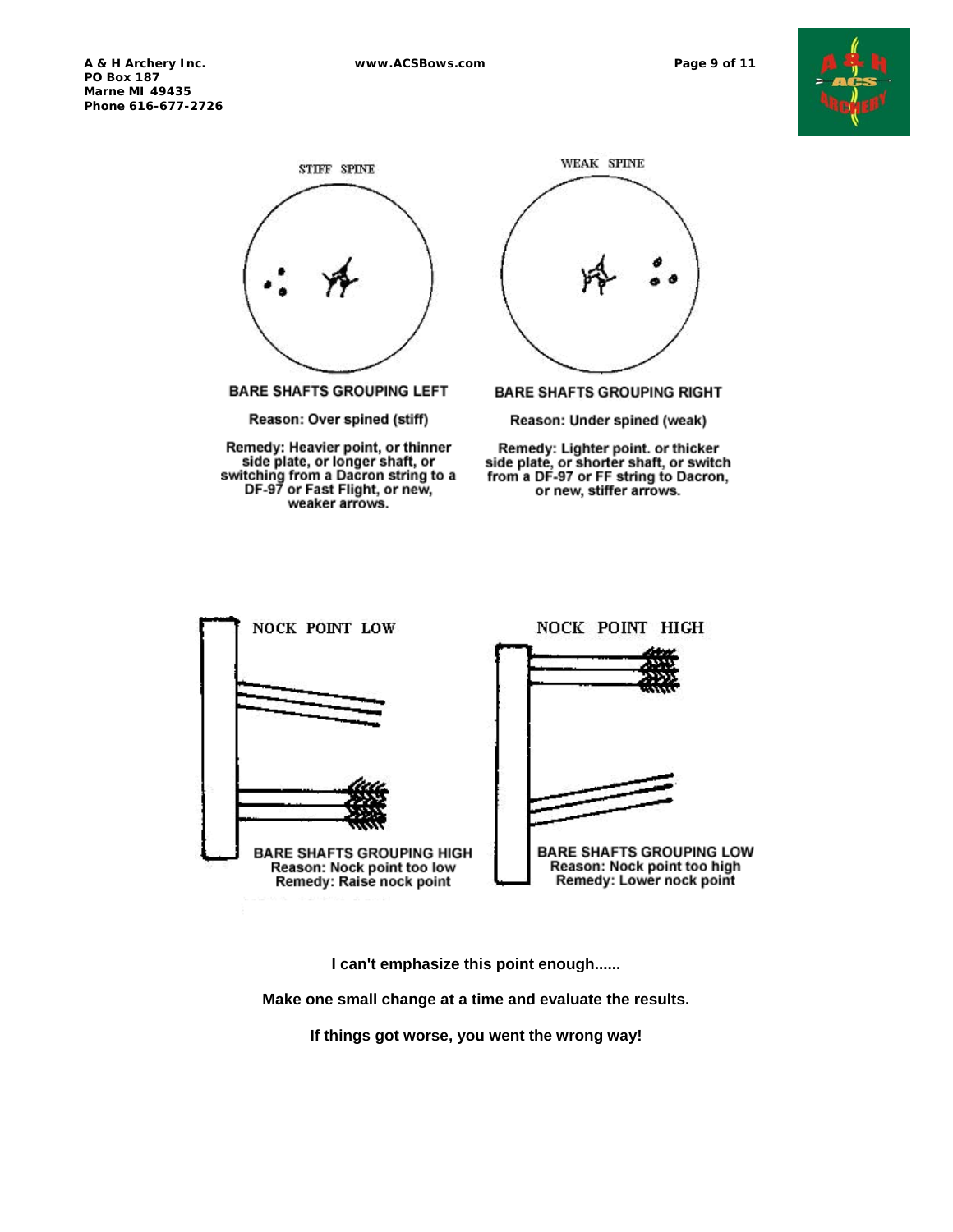

# **Fine Tuning Broadheads**

For the hunter, this is the bottom line, broadheads that fly true and straight where you look every time! It would be nice to think that with all the tuning you have done to this point that you could just glue on matching weight broadheads and get perfect arrow flight, that rarely happens but you should be close! The blades of a broadhead try to plane and steer the arrow so any small tuning problems that were not detected prior will be magnified greatly. I can't emphasize enough how important it is to shoot your broadheads and correct any flight problems BEFORE YOU GO HUNTING WITH THEM! After tuning and practicing with your broadheads, be sure to resharpen them to a razor edge.

The first step in tuning your broadheads is to go through the tuning process for your field tips, next is installing the broadheads. Straightness is a must, spin them on a flat table or in a cresting jig to check for wobble. You can spin them on the tip but the very tip can be filed slightly off center showing a wobble that won't cause a flight problem or vice versa.

In theory, the orientation of the blades to the fletching or your sight window should make no difference but....I feel they should at least all be the same from arrow to arrow and I mount 2 bladed heads horizontal and 3 bladed heads "V" up. I do this for two reasons, most folks mess up a release more often than any other mistake. This results in more side to side "kick" than normal and a 2 bladed heads mounted horizontal will not plane as badly, arrow rotation due to helical fletching starts slowly so the arrow is flying for several feet before full rotation starts. The other reason I mount my heads this way is I don't like anything sticking up into my sight picture that isn't there normally when I'm practicing with field tips. Let's get shootin...

Get back 20 or so yards from a suitable broadhead target and start shooting field tips and broadheads. Our goal here is to get your broadheads and field tips grouping in the same spot. If they don't, you will try to make adjustments in you "aiming" depending on which arrows you are shooting and that won't happen with a case of buck fever! Take a look at the diagram:

If most of your broadheads and field tips are grouping together, but one broadhead strays once in awhile, check to see if it is the same one that strays. Look for mis-aligned broadhead, nock, or bent shaft. If it's a different arrow each time that strays, slightly increase your brace height with 2 or 3 twists in your string, make small adjustments here, it usually doesn't take much. If that doesn't work, decrease the brace height slightly. A brace height adjustment usually gets rid of occasional flyers and small spine problems caused from tuning, but won't do much for the "human" caused flyers however.

If all your broadheads are grouping together but somewhere other than with your field tips, slight nock point changes and spine changes will bring them in. Make all adjustments one at a time and small, evaluate the results before making more changes. If you make a change in something and things get worse, put it back and go the other way!